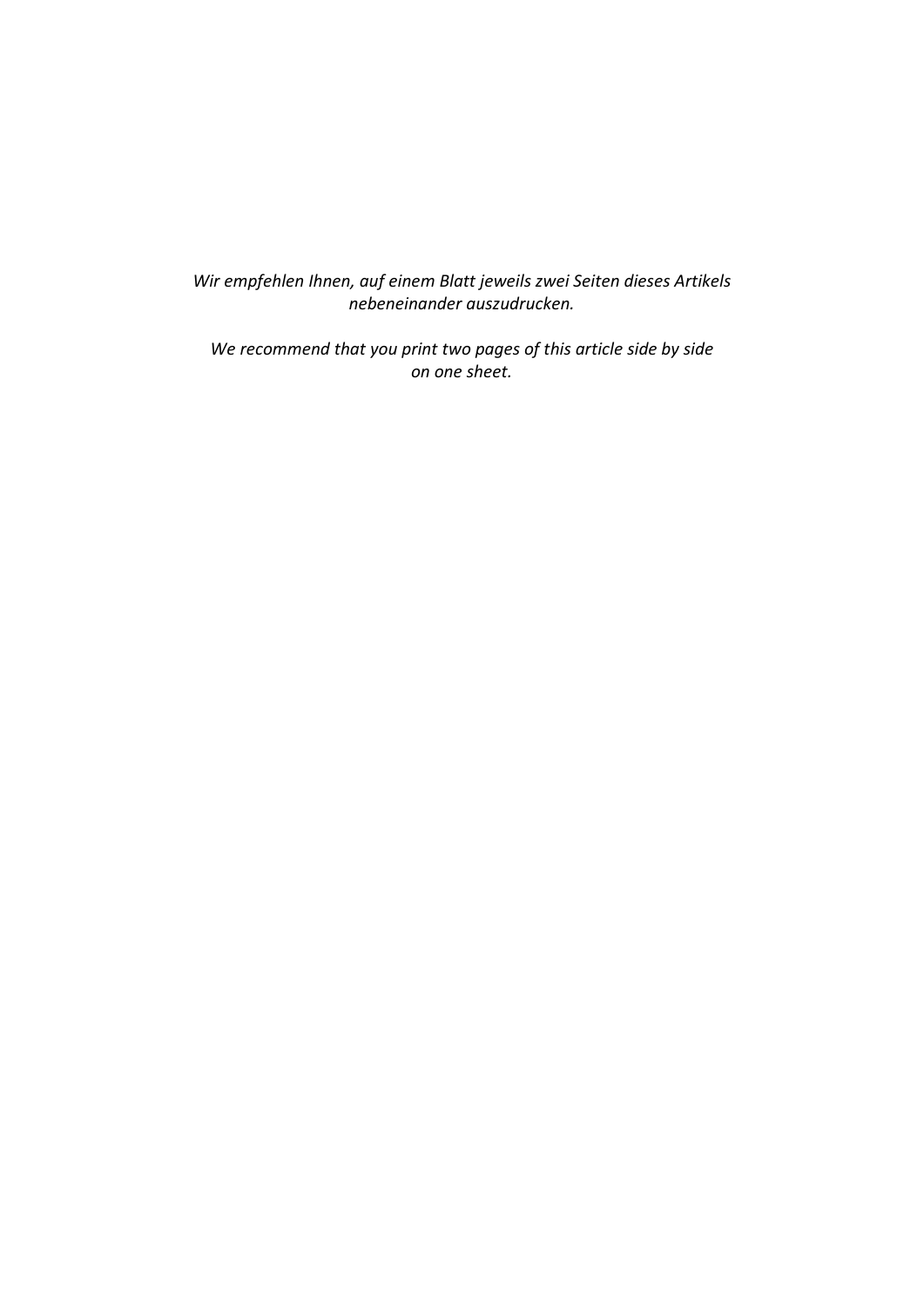# **Animal History as Body History: Four Suggestions from a Genealogical Perspective**

# Pascal Eitler

*English abstract: Pursuing Animal History as Body History, this paper focuses neither on animals nor on humans, but rather on bodies and the different societal demands made on them. It rejects the simple attribution of a history and an actor- or even subject-status to humans and animals per se. Instead, the paper suggests a historical problematization of the processes that produce humans or animals as having a history and as being actors or even subjects. Against this background, I try to demonstrate the usefulness of distinguishing between a praxeological approach in a broad sense on the one hand and a genealogical perspective in a narrow sense on the other. I thus understand Animal History less as an expanded form of Cultural History, but much more as a special form of Social History, placing at the center of interest neither the nature/culture dichotomy nor the concept of life, but rather the concept of the social.*

Although it would be preemptive to claim that the cultural and social sciences are headed towards an "animal turn", it is nevertheless certain that Human-Animal Studies and not least Animal History are receiving ever greater attention.<sup>1</sup>

It remains relatively difficult to pin down a set of concrete questions and empirical methods common to all research that falls under the heading of the interdisciplinary, even sometimes transdisciplinary field of Human-Animal Studies. In contrast, the study of Animal History seems to have settled on a dominant approach. The departure point for the study of Animal History was to reconstruct the historically variable ways in which human-animal relations were represented. Since then, the field has taken up a more praxeological approach: many researchers now investigate human-animal relations on the level of very different practices, attempting to conceive of animals as actors or even subjects, and not simply as the objects or mere vehicles of human perceptions and judgments. In this sense, it is not only humans, but also animals – or better, other animals – who make history.<sup>2</sup>

- 1 Cf. for instance Harriet Ritvo, On the Animal Turn, in: Daedalus 136 (2007), p. 118-122.
- 2 In the following I am not concerned with selecting and evaluating individual contributions to the field of Animal History. Rather, I claim that the four suggestions developed in this paper could have relevance for very different studies in the field. Thus, it seems to make sense to distinguish between a praxeological approach in a broad sense on the one hand and a genealogical perspective in a narrow sense on the other.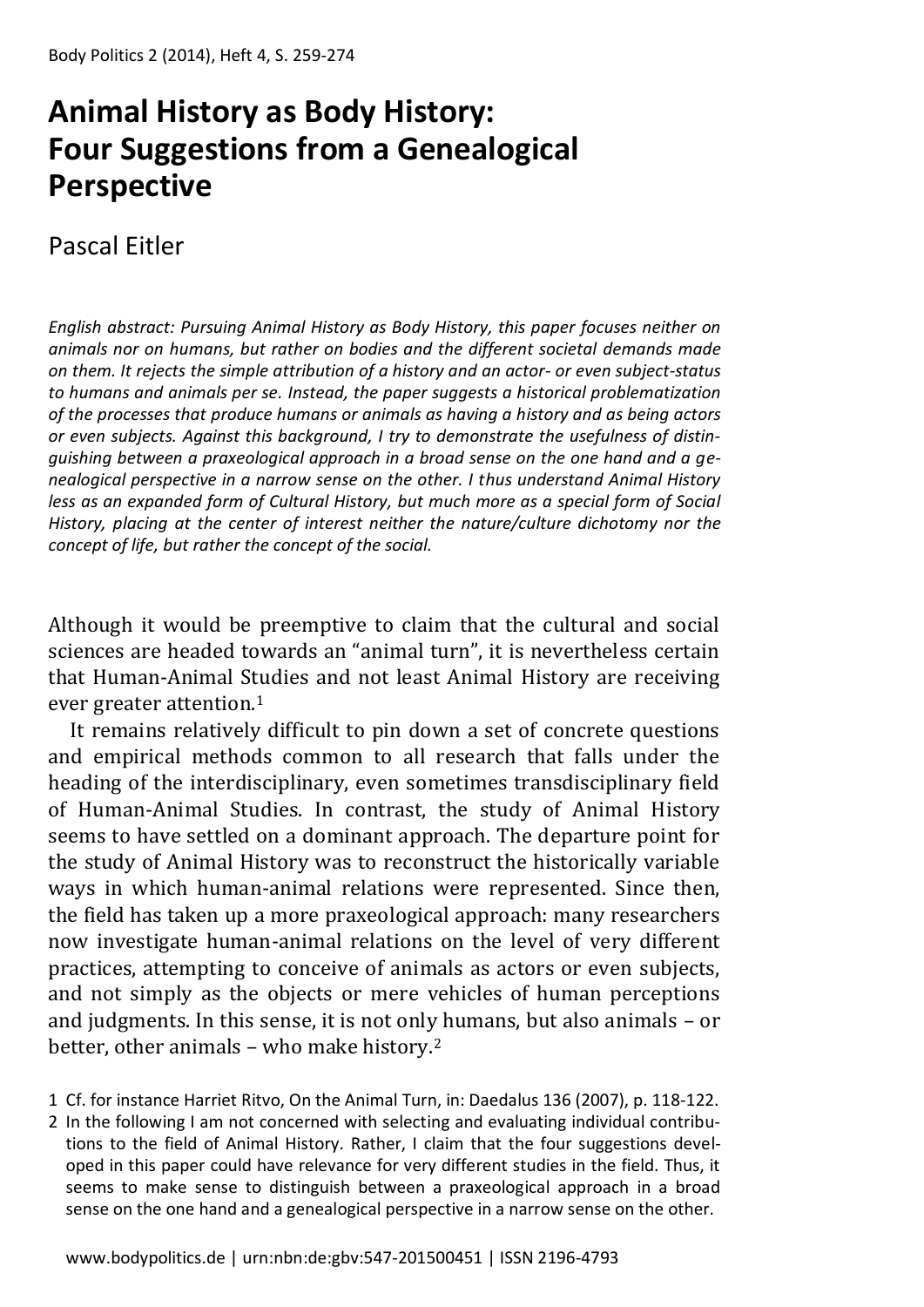This paper<sup>3</sup> seeks to demonstrate to what extend this praxeological approach has been inadequately pursued in many studies on Animal History, arguing in turn that this has often inhibited researchers from being able to adequately historicize human-animal relations. In this regard, I would like to make four suggestions on how not only humananimal *relations* but humans and animals *themselves* can be historically problematized. I aim to conceive of humans and animals as products within an endless process of production rather than taking their status as actors or even subjects for granted. In this sense, this paper opts for a narrower genealogical perspective as distinguished from a broader praxeological approach. I thus not only aim to analyze human-animal relations on the level of practices, but rather prefer to place the focus on the effects of such practices. With this in mind, I will attempt to underscore the significance of Body History for Animal History. And if Animal History as Body History is to overcome the traditional nature/culture dichotomy, then we should pursue it as a special form of Social History rather than as an extended form of Cultural History.<sup>4</sup>

# **1. A Genealogical Perspective on the Question of History**

The interest that the study of Animal History has garnered is often undergirded by the claim that such study will wholly change the way we think about history and the way historians pursue their work. From this point of view, animals not only make history – they supposedly also have a history.

This claim not only should be made more precise: nobody disputes the fact that some animals have made more history than others. The claim should also be more differentiated: to *make* history is not the same as to *have* a history. For example, an earthquake can make history and influence humans, but it does not have a history in the same sense that humans – at least most – have a history. This is the case not because an earthquake is not human, but rather because humans have only little capacity to exert any sort of influence on earthquakes. Humans have complex encounters with earthquakes, but earthquakes don't have comparable encounters with humans.

- 3 I would like to thank Bettina Hitzer, Maren Möhring, Joseph Ben Prestel, Monja Schottstädt and the anonymous reviewers at *Body Politics* for their helpful critique and Adam Bresnahan for translating this paper from German into English.
- 4 In this context, I disregard the lack of interest that most established forms of Social History have shown towards Animal History and Body History.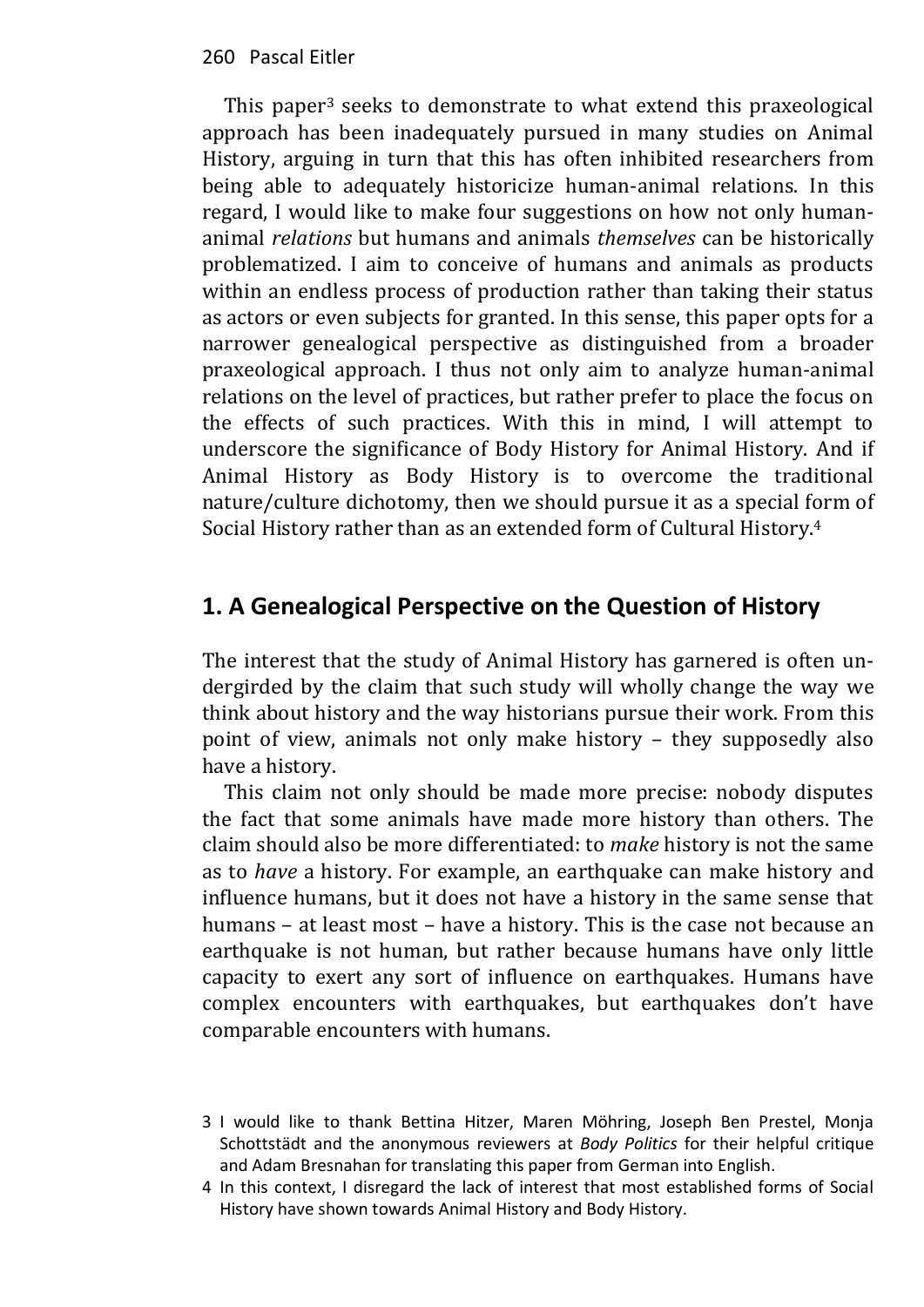From a genealogical perspective, it is in this sense decisive that the concept of history not be wholly decoupled from humans. The reason for this, however, is not that humans principally differ from animals through the characteristic of having a history. But it should be kept in mind that history is synonymous neither with time nor the past nor with fate nor evolution. The meaning given to the concept of history in the last two hundred years – not least by historians – has more and more been related to humans or to a historically specific understanding of humans, their "origins" and "identity", their "progress" and "civility".<sup>5</sup> And this concept itself has not been without its own historical impact. In this regard, the field of Postcolonial Studies has rightly emphasized that also attributing a history to all humans is not a simple, harmless act because it frames our relations to other humans and these humans' worldviews. <sup>6</sup> But for precisely this reason this concept of history has a heuristic value – not in spite of its conceptual limits, but because of them, insofar it is deeply embedded in power relations and societal hierarchies. It reminds us that humans not animals are writing this history.

My first suggestion is thus that it might be useful to attribute a history only to those animals that have had direct encounters and confrontations with humans over a longer period of time and whose modes of existence have been traceably influenced by humans – that is, in cases where humans and animals have formed a society or at least some sort of collective.7 In this sense, taking up a genealogical perspective implies that we should not a priori attribute supposedly universal human concepts to all other beings, as if there were no other legitimate, acceptable modes of existence. Rather, we have to clearly determine the time period and social conditions in which certain animals became actors or even subjects in their confrontations with humans. Such animals did not only make history, but also had a history – a shared history as companion animals in the broadest sense of the notion.<sup>8</sup>

- 5 Cf. for instance the classical studies of Michel Foucault, The Order of Things, New York 1970; ibid., The Archaeology of Knowledge, London and New York 2002.
- 6 See for example Timothy Mitchell, Colonising Egypt, New York 1988; Dipesh Chakrabarty, Postcoloniality and the Artifice of History: Who Speaks for "Indian" Pasts?, in: Representations 37 (1992), p. 1-26.
- 7 Animal History as Body History thus takes up a genealogical perspective in the Nietzschean sense while turning Nietzsche's notion against his own use of it, as he himself claimed that animals per se cannot have a history. On the centrality of Nietzsche for such a perspective on history see Michel Foucault, Nietzsche, Genealogy, History, in: Paul Rabinow (ed.), The Foucault Reader, London 1991, p. 76-100.
- 8 Cf. also Donna Haraway, When Species Meet, Minneapolis 2008. Donna Haraway speaks of a co-history between certain humans and certain animals – in doing so, she also binds the concept of history to humans.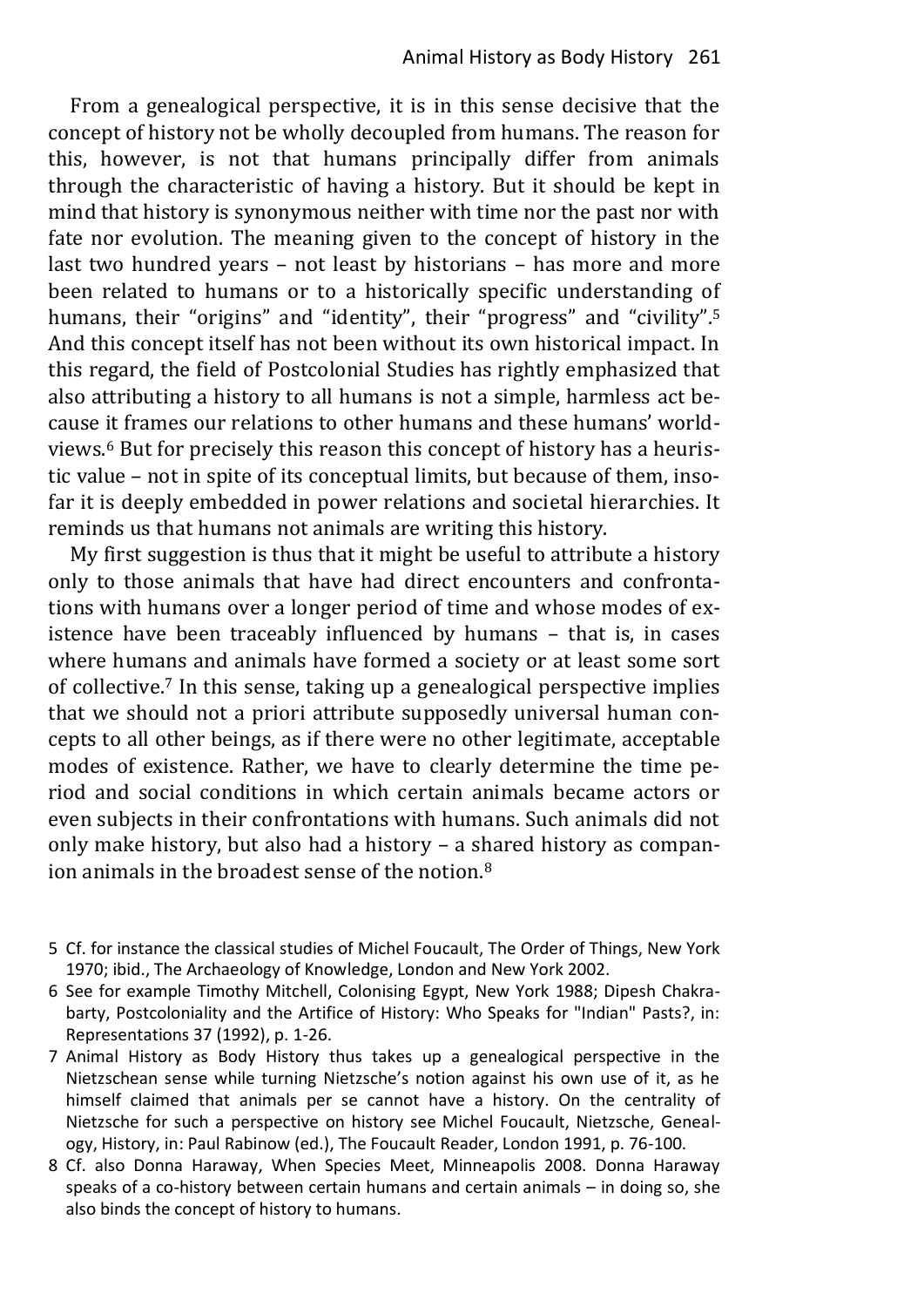Thus, in contrast to an earthquake, a cleared or newly forested mountain could have a history, and just as well, lactobacillales could have a history after their encounters with Louis Pasteur, dogs have one as pets and pigs as meat.<sup>9</sup> An animal that has had no such confrontations with humans has no history. After all, how is the empirical work of historians brought any further by insisting that humans have influenced all animals on this planet considered as a complex ecological network? In this sense, the claim that animals have a history is not a universal answer, but rather a heuristic question. Bruno Latour has shown in more ways than one that we should not attempt to find a single answer that would function for all humans, animals or other beings, but rather that the same questions should be posed in each particular case. In this regard, he speaks of a "symmetrical anthropology".<sup>10</sup>

Thus, from a genealogical perspective Animal History does not have much in common with Environmental History. Within Environmental History – nomen est omen – animals are mostly conceived of not as part of a society, but rather as part of the environment. I have the impression that such a differentiation does not overcome the nature/culture dichotomy, but rather supports it. Environmental History very often seems to hold on to the unfruitful opposition between environment and society or nature and culture, and does not escape this opposition by investigating the "interplay" or "interactions" between the opposing poles. In this sense, promoting "bridges" only means to reestablish "gaps". Environmental History is thus unable to adequately historicize animals and humans and their possible agency.

# **2. A Genealogical Perspective on Actors and Subjectivation**

The concept of agency currently prevalent in Animal History is critical towards the way in which the cultural and social sciences have long viewed consciousness, intentions and language as central criteria for distinguishing humans from animals. Drawing especially on the works of Bruno Latour and Donna Haraway<sup>11</sup>, the focus has shifted from consciousness, intentions and language to practices, actors and influences. In this sense, the claim is more and more that every animal has the ca-

- 9 On such encounters, lactobacillales and Louis Pasteur cf. Bruno Latour, Pandora's Hope, Cambridge, MA 1999.
- 10 Cf. for instance Bruno Latour, Reassembling the Social: An Introduction to Actor-Network Theory, Oxford 2005; ibid., We Have Never Been Modern, Cambridge, MA 1993. See also Jakob Tanner*,* Historische Anthropologie zur Einführung*,* Hamburg 2004.
- 11 Cf. especially Haraway, When Species Meet.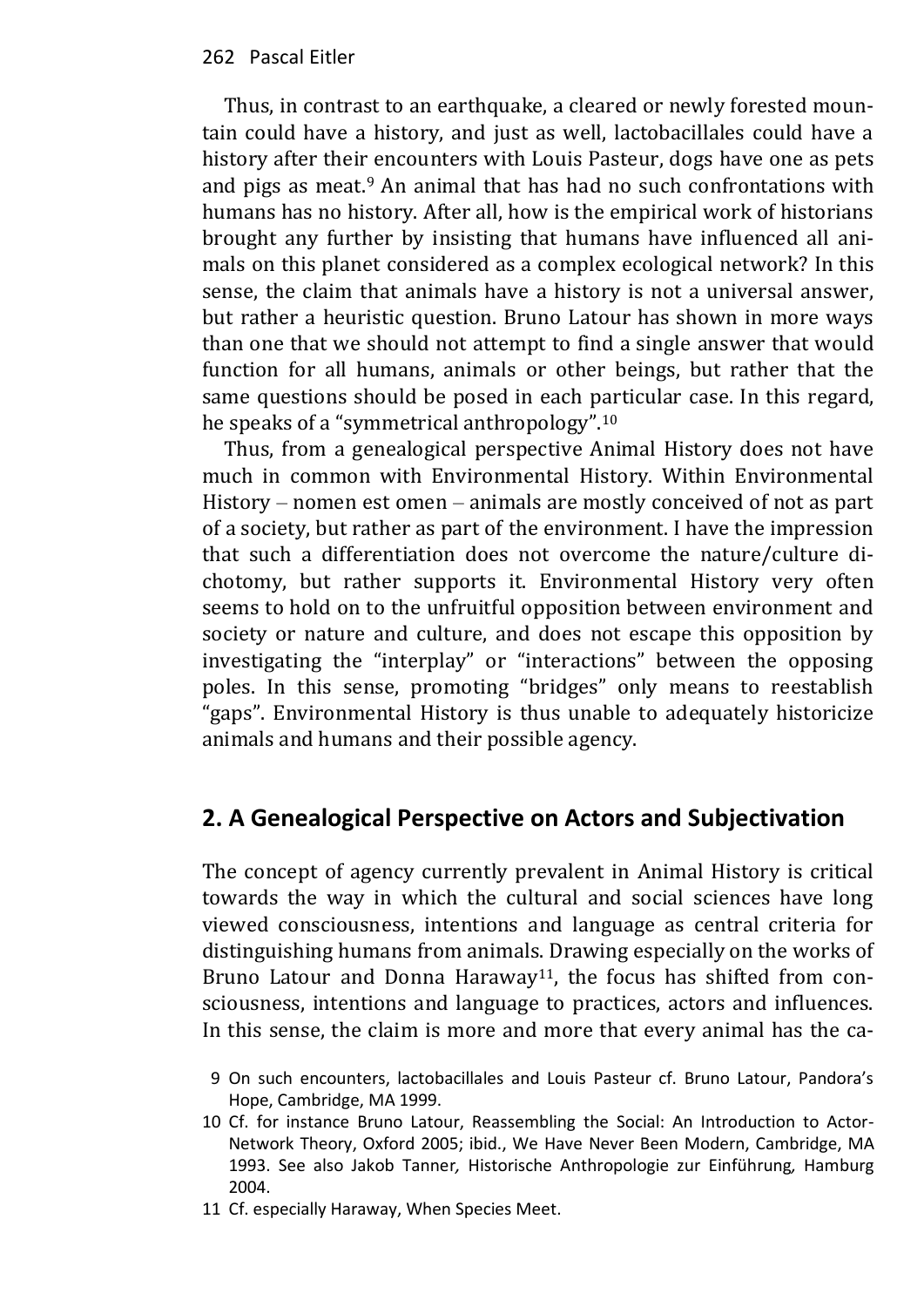pacity to influence humans and other animals and thus has a specific form of agency.<sup>12</sup>

From a genealogical perspective we can make a stronger distinction between practices and actors. Viewing a bodily movement as a form of praxis and not as a muscle twitch itself demands a certain degree of interpretation. However, an ever greater degree of interpretation is implied when one draws an immediate connection between a praxis and an actor to whom this praxis is ascribed. <sup>13</sup> The idea that certain beings are *per se* actors and thus have agency *per se* – everywhere and all the time  $-$  should be tossed out. My second suggestion is that we should rather direct more attention to demonstrating that "agency is something made".14 The way in which a certain being has to be made into an actor ever anew could be an object of further investigation. In this way, humans, animals and other beings must not only be *viewed* as actors, but also *recognized* as actors to a certain degree.15 They must be attributed with and possess certain capacities that allow them to carry out practices conditional for being considered as an actor in a given society. Along these lines, humans too must repeatedly reassert their status as actors, a status they can also lose to a large degree, as is for instance the case with many so-called disabled persons or coma patients. Considered as an actor, every being is a product – an effect of practices.

The differentiation between practices and actors seems to have a considerable heuristic value, especially as the concept of the actor is very often easily confused with the concept of the subject.16 Human-Animal Studies and Animal History are more and more concerned with categorizing animals as subjects and not as objects. However, categorically affirming the status of animals as subjects completely ignores the significance of the notion of actors and their agency, which for its part has

- 12 The concept of agency is significant not only for Human-Animal Studies, but also for Postcolonial Studies and Gender Studies, to name just two; however, the concept is deployed in many different ways.
- 13 On this concept of praxis cf. for example Andreas Reckwitz, Toward a Theory of Social Practices. A Development in Culturalist Theorizing, in: European Journal of Social Theory 5 (2002), p. 245- 265. This distinction between actors and practices was also emphazised by Friedrich Nietzsche.
- 14 Cf. for instance Timothy Mitchell's account on actor-network theory in response to the question: "Can the mosquito speak?" Timothy Mitchell, Rule of Experts: Egypt, Techno-Politics, Modernity, Berkeley 2002, p. 53.
- 15 The need of being viewed and recognized as an actor was strongly emphasized by Pierre Bourdieu. Cf. for example Pierre Bourdieu, Pascalian Meditations, Cambridge 2000.
- 16 And the concept of the subject is very often easily confused with the concept of the individual. From a genealogical perspective, however, neither a subject nor an actor should be addressed as an individual.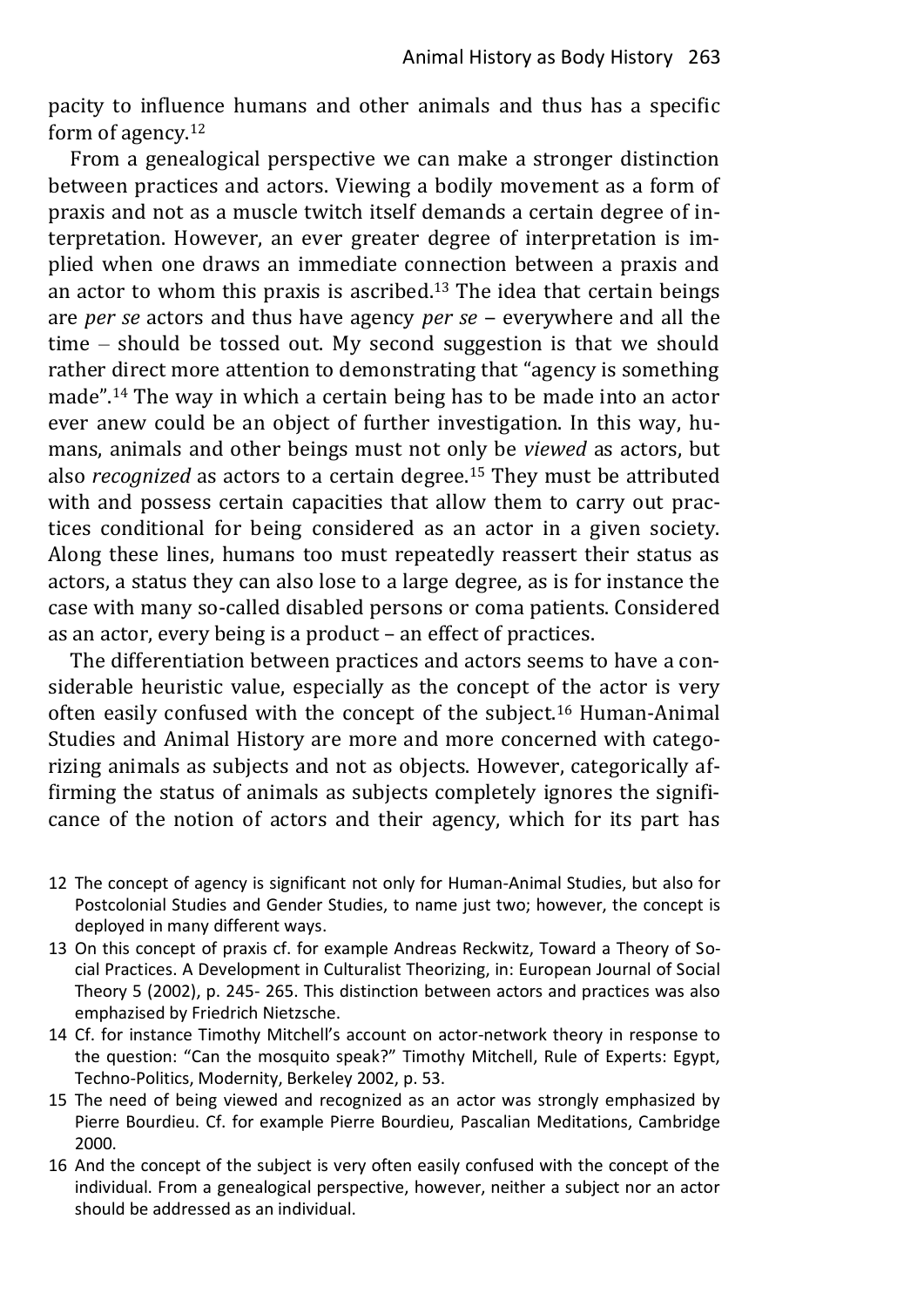been undergirded by Bruno Latour's rejection of the ahistorical, quasi metaphysical subject/object dichotomy.<sup>17</sup>

Just as well, the uncritical affirmation of animals as subjects also ignores – with grave consequences – the extensive research on the history of the subject and historically variable forms of subjectivation that has been carried out in the wake of the work of Michel Foucault. Being a subject in the sense of being a self is thereby uncritically understood as a sort of natural, permanent attribute of certain beings, celebrated as something possessed by humans and at least some animals per se. This ultimately occurs to the detriment of other animals that don't have the "luck" of being addressed as subjects and attributed with subjectivity. A genealogical perspective, however, is in no way concerned with simply denying subjectivity. The idea of Michel Foucault was to focus on historically specific forms of subjectivation, viewing subjectivity as a difficult societal task that ultimately can never be completed.18 Instead of hypostasizing humans and animals a priori as subjects, we should rather historically problematize different processes of subjectivation, both for certain humans and maybe for certain animals, too. The ahistorical affirmation of supposedly natural forms of subjectivity poses a barrier to the adequate historicization of humans, animals and human-animal relations.

In this sense, historical research into the production of humans and animals as actors or even subjects must not be limited to a simple affirmation of human or animal agency. Such research should rather focus on how we can understand agency as a social resource that humans and animals compete for, rather than as a natural property.19 Human-animal relations have always been power relations, which are not limited to the fact that humans have usually exerted more power over animals than animals on humans. Rather, a genealogical perspective focuses on reconstructing the hegemony held by humans in their relations with animals, thus criticizing the sometimes supposed omnipotence of humans

- 17 Cf. especially Latour, Pandora's Hope; ibid., Reassembling the Social. See also ibid., An Inquiry into Modes of Existence: An Anthropology of the Moderns, Cambridge, MA 2013.
- 18 Cf. for instance Michel Foucault, Technologies of the Self, in: Luther H. Martin/Huck Gutman/Patrick H. Hutton (eds.), Technologies of the Self: A Seminar with Michel Foucault, Amherst 1988, p. 16-49; ibid., Discipline and Punish: The Birth of the Prison, New York 1977. Cf. also Nikolas Rose, Governing the Soul. The Shaping of the Private Self, London 1990; Andreas Reckwitz, Das hybride Subjekt: Eine Theorie der Subjektkulturen von der bürgerlichen Moderne zur Postmoderne, Weilerswist 2006.
- 19 Such an inquiry would for example combine despite their differences the insights of Pierre Bourdieu with those of Judith Butler.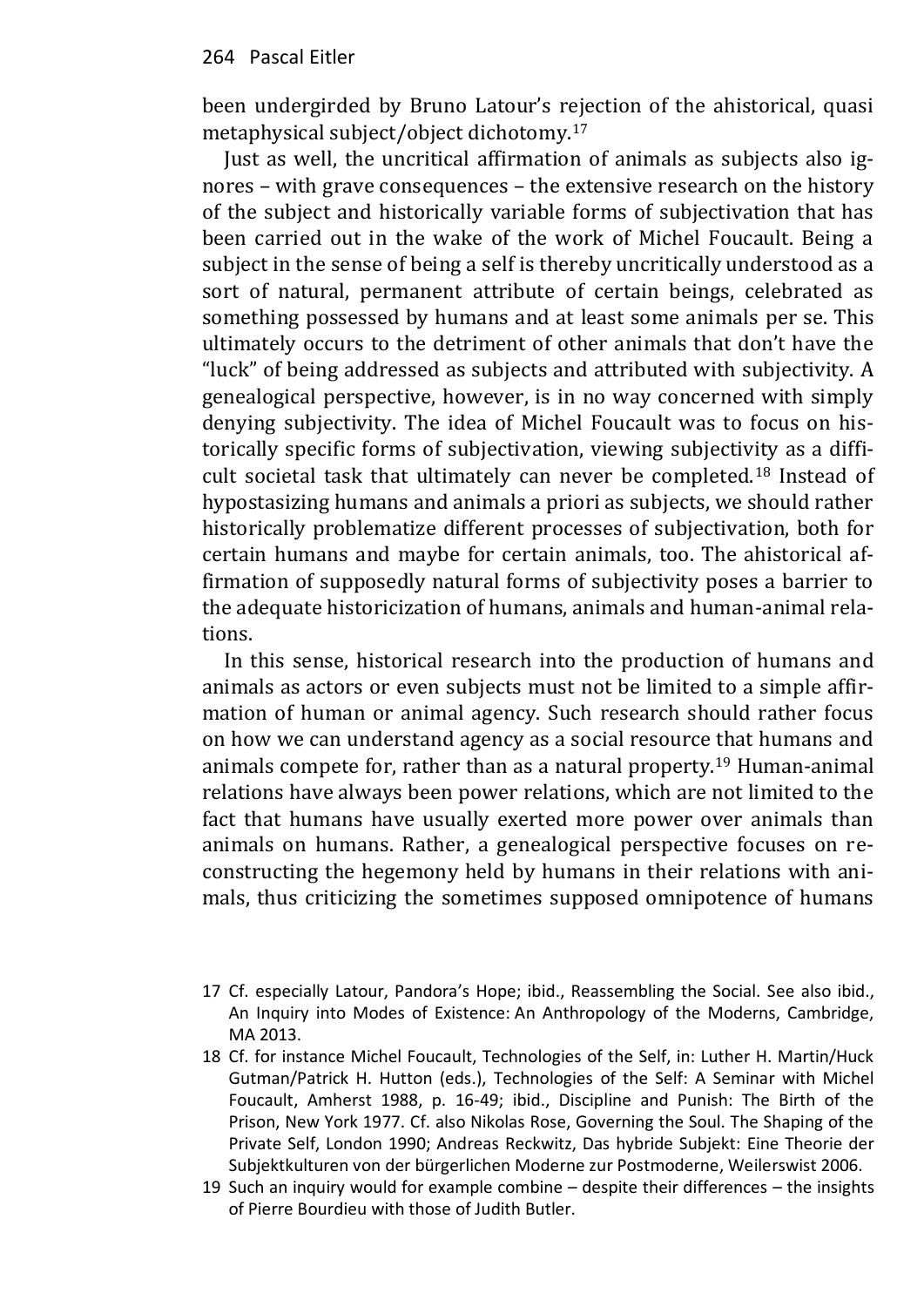in favor of investigating the various ways humans have ever anew established dominance.<sup>20</sup>

But we shouldn't simply conceive of animals as victims and humans as victimizers. Instead we could inquire in more detail into what kind of societal tasks humans developed both for animals as well as for themselves in the context of human-animal relations. Humans have often been willing to discipline and normalize their bodies and habits in various ways in order to have as little as possible in common with animals, which has affected, among other things, human diet, sleep patterns, attire, etiquette, hygiene and sexuality. Being a subject in the sense of being a self not only means that one has the capacity to make a "free" choice, but first and foremost that one subjects oneself to the societal demands that make it possible to become a subject and to care for such a choice.

Thus, to decenter humans should not mean to center animals, whether it takes the shape of conceiving of animals a priori as actors or subjects. To critically historicize the actor- or subject-status of humans and animals is a necessary aspect of research into the ways in which they were produced, and not just the ways in which they were represented. Animal History will thus not only have to place a focus on practices, but also on the effects of such practices – last but not least, the effects they have on the performative constitution of humans as humans and *other* animals as other *animals*.

## **3. A Genealogical Perspective on Bodies and Materialization**

The study of Animal History is not only hindered by the fact that many researchers seem to subscribe to an outdated dichotomy of actors and subjects on the one hand and effects and products on the other. Many researchers in this field also seem to be fixated on a traditional distinction between representation and production. A genealogical perspective is strictly speaking not concerned with considering the production of humans and animals *alongside* inquiries into various forms of their representation, thereby subsuming, for example, questions of breeding and diet under the heading of production. Rather, a genealogical perspective also conceives of forms of representation *as* an aspect of production, not only in a descriptive, but also performative sense.<sup>21</sup> In this context, Human-Animal Studies and Animal History are not the only dis-

<sup>20</sup> On the concept of hegemony cf. especially Ernesto Laclau/Chantal Mouffe, Hegemony and Socialist Strategy*:* Toward a Radical Democratic Politics, London 1985.

<sup>21</sup> For a precise summary cf. for example Hannelore Bublitz, Diskurs, Bielefeld 2003.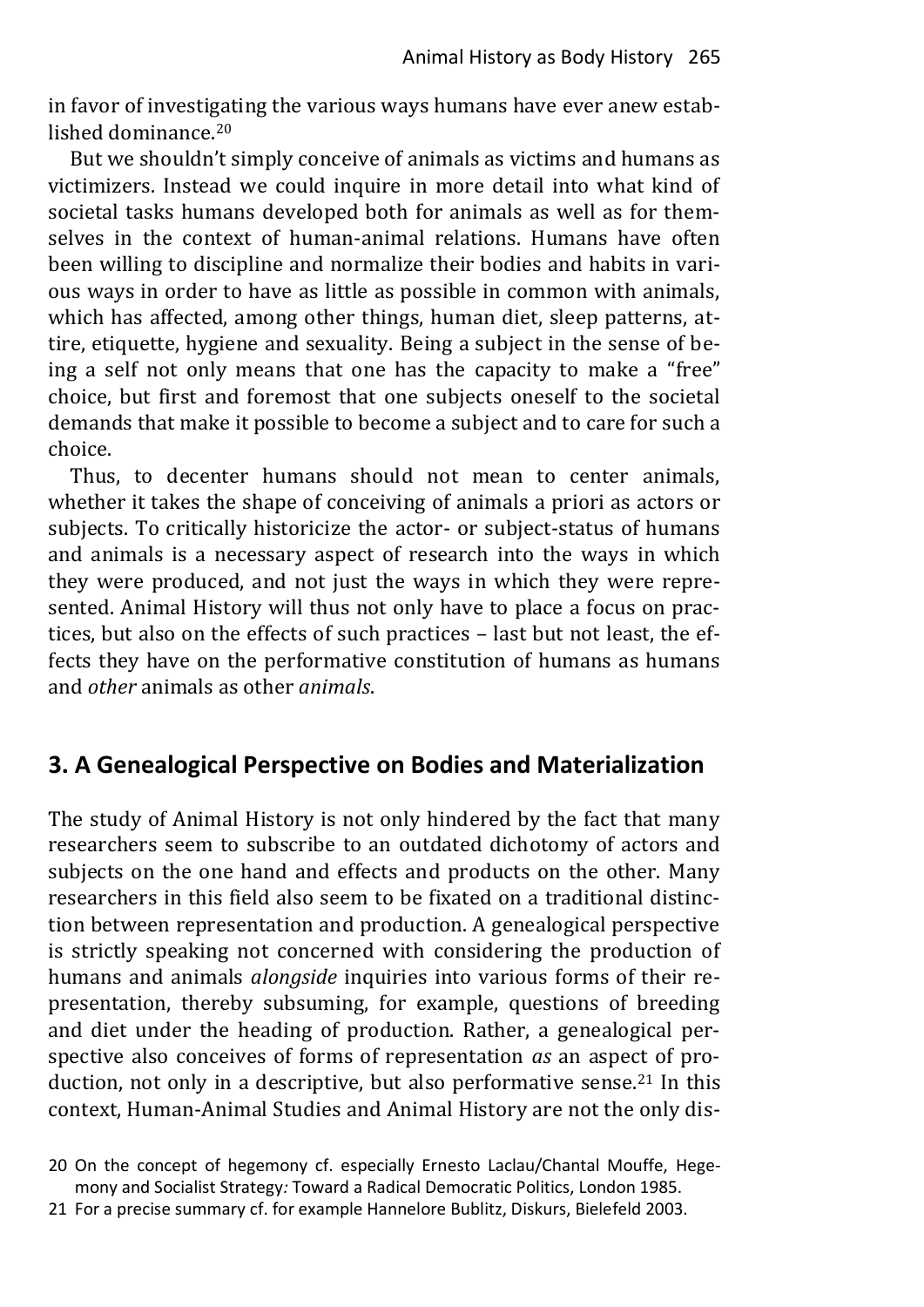ciplines still often hemmed by their unfruitful subscription to the nature/culture dichotomy, which precipitates in dichotomies like those between body and language or materiality and discourse. Large branches of the cultural and social sciences in general are also still plagued by this issue.

In contrast, a genealogical perspective is defined by the claim that there is no materiality without discourse, no body without language, or at least not in any way that could be historically reconstructed – which is the key issue here. Thus, I am not concerned with analyzing the "interplay" and "interactions" between discourse and materiality or language and bodies, as if there were bodies in a given society that somehow wholly escaped being interpreted and classified from their very birth on, their development in turn being deeply influenced by such interpretations and classifications. Taking the works of Michel Foucault and Judith Butler as a point of departure I want to emphasize that a discourse is per definition only then in question if it has effects – material effects.<sup>22</sup> Setting this emphasis shifts the primary question of historical inquiry: the question is then how bodies have been differently shaped and changed in their very concrete modes of existence. My third suggestion is thus that, in taking up a genealogical perspective, it might be useful to focus neither on animals and humans nor on actors and subjects, but rather on bodies. Such a shift in focus would give Animal History a new aim, namely the historical reconstruction of societal demands made on various bodies within the sphere of human-animal relations. The fulfilment of such demands can be viewed as a condition for the consideration of actors or subjects by an other. Thus, I aim to inquire into the ways certain humans and certain animals were produced out of certain bodies within a given society and for a specific timeframe.

By focusing on the processes that produce humans and animals as actors or even subjects, we should take seriously the manifold distinctions drawn between humans and animals – and among humans and animals themselves – not only concerning the ways they are represented, but also concerning the ways they are produced. From this point of view, the ways that humans distinguish themselves from animals in most societies have grave consequences. The "anthropological machine" analyzed by Giorgio Agamben thus functions successfully for the most part: it really produces humans as being distinct from animals, with all the uncertainties and shifts implied therein.<sup>23</sup>

<sup>22</sup> Cf. for example Judith Butler, Bodies that Matter. On the Discursive Limits of Sex, New York 1993.

<sup>23</sup> Cf. especially Giorgio Agamben, The Open, Stanford 2003.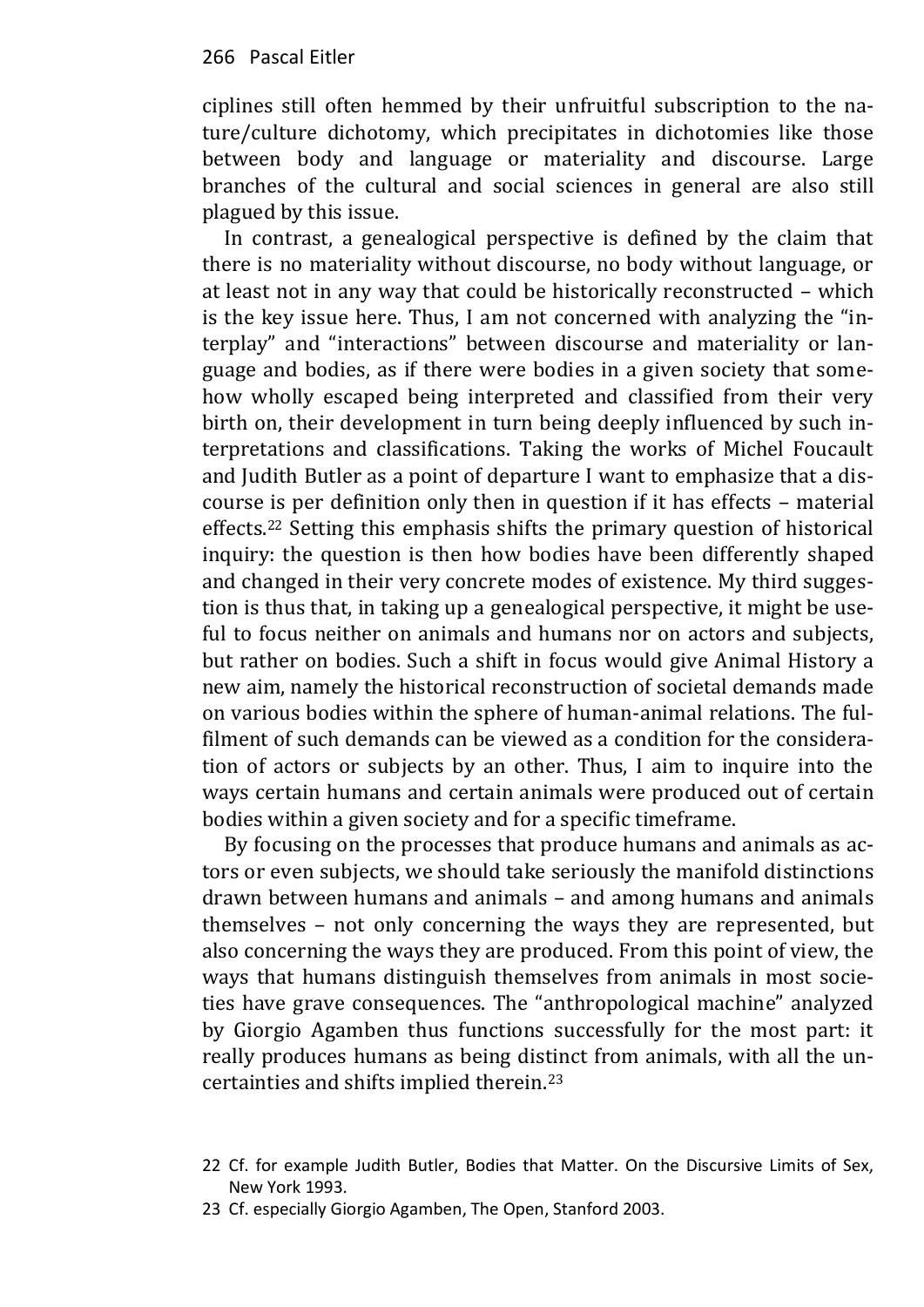The attribution of consciousness, intentions and language not only describes particular beings in a more or less adequate way. Rather, it also modifies the very concrete existence of these beings, opening or closing their various possibilities of action and development. Even if it is theoretically unconvincing to make consciousness, intentions or language the basis for attributing agency per se to a particular being, history has shown that being attributed with consciousness, intentions or language has had great consequences not only for animals in their confrontations with humans, but also for the societies in which they exist.

Thus, a genealogical perspective does not have the aim, for instance, of somehow weakening the role language plays in the work of historians.24 Rather, with regards to language, it might shift the focus of research to the ways in which some humans have repeatedly attempted to make animals speak, how they attempted to better understand the attributed or real speech of animals, and how they attempted to teach animals how to better understand humans. In this context, objects of observation might be the societal demands made of certain animals, the ways in which some animals actually learned to successfully fulfill such demands or complete certain tasks, and how this influenced these animals' mode of existence.

In this sense, placing the production of animals and humans at the center of debate means much more than analyzing forms of breeding or feeding. Animals and humans do not only *have* bodies, but they actually *are* bodies, and these bodies are constantly being subordinated to various societal tasks. Emphasizing the breeding and feeding of animals does not historically problematize bodies, but rather essentializes them. Speaking of an embodied agency that supposedly differs between humans and animals or stressing the bodily presence of animals more than that of humans reinscribes the nature/culture dichotomy that seems to always find its way back into Animal History.

Thus, one should stop drawing a stark demarcation between language and body or discourse and materiality only in order to "dialectically" transcend it. A better point of departure could be to simply abandon the demarcation altogether. We would then be able to consequently analyze discourses as practices, describing them in their effects. This would allow us to historically investigate materiality in its ongoing materialization. The common concept of materiality foregrounds the supposedly inherent stability of beings, which is, however, only a relative stability because every materialization is temporally limited.25 In this sense, the

<sup>24</sup> The role of language is often played down in current studies on Animal History.

<sup>25</sup> On this conception of materialization cf. Butler, Bodies that Matter. See also Karen Barad, Posthumanist Performativity. Toward an Understanding of How Matter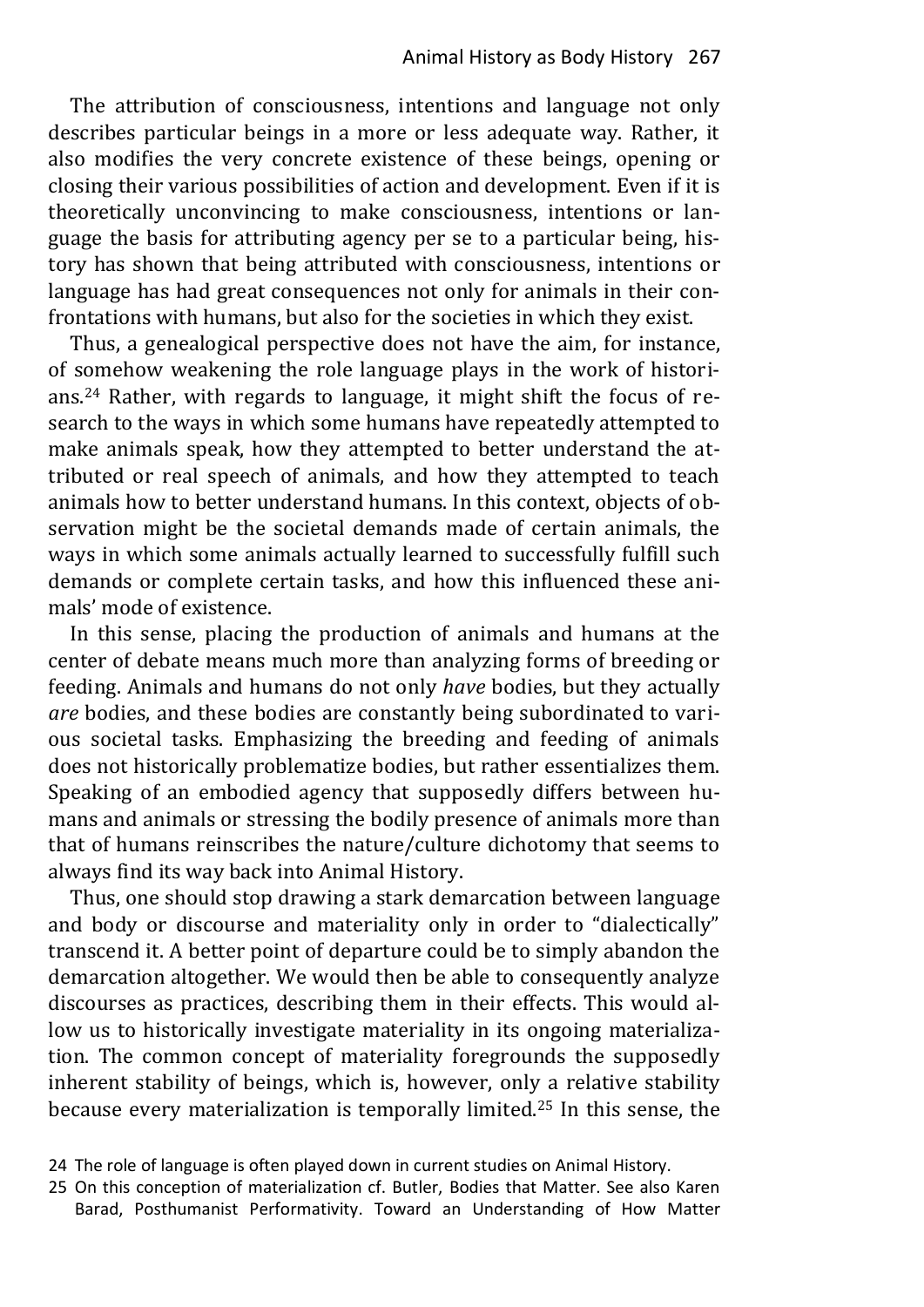common concept of materiality has a performative rather than descriptive function: it frames relations that humans have with themselves, with other humans, with animals or with other beings, insofar as it claims to only describe them in their supposedly natural stability. But in fact, it attributes humans, animals or other beings with an always already threatened stability conditioned by various social factors. <sup>26</sup> As such, the concept of materialization promoted here has the aim of conceiving of bodies in their performativity, and not so much of pinning down the performances of bodies.<sup>27</sup> I thus understand bodies as a kind of surface in its ongoing materialization and not as a kind of container in its seemingly ahistorical stability.<sup>28</sup>

In this way, Giorgio Agamben, for instance, does not, as it is often assumed, analyze representations of humans and animals in order to show how they include or exclude "the" Animal or "the" Human. Rather, he deduces the ways humans and animals are produced from ways in which the "Animal" and the "Human" are invented and distinguished from one another.29 That there is in this sense no materiality without discourse has been pointed out in fruitful ways especially in the field of Gender Studies.<sup>30</sup>

The debate at hand is not concerned with arguing about whether or not there is, will be or ever has been a world independent from humans, a world that many humans attempt to grasp with the concept of nature. Rather, a genealogical perspective argues that historians – on the basis of historical sources – can in no way be certain where this world is to be encountered or to what extent the existence of all humans and of certain animals are no longer or less societally influenced, also as regards their bodies: from body weight to bone thickness, from blood pressure to strength of sight, from sleep rhythms to allergic shock, from smartphone

Comes to Matter, in: Signs. Journal of Women in Culture and Society 28 (2003), p. 801-831.

- 26 In this paper I am less concerned with grappling with the various forms of New Materialism or Posthumanism currently discussed in the cultural and social sciences. While a genealogical perspective attempts to reconstruct the concrete effects of unstable materializations, it seems to me that discussions on New Materialism and Posthumanism are more concerned with understanding the principle failure of stable materializations.
- 27 While the concept of performance grasps the various practices of a body, which is thereby very often taken a priori as a given, the concept of performativity focuses on the effects of practices that constantly bring forth such a body in its materiality. Cf. Butler, Bodies that Matter.
- 28 On this kind of surface cf. Foucault, Nietzsche, p. 83.
- 29 Cf. Agamben, The Open.
- 30 Cf. especially Butler, Bodies that Matter. See also Anne Fausto-Sterling, Sexing the Body: Gender Politics and the Construction of Sexuality, New York 2000.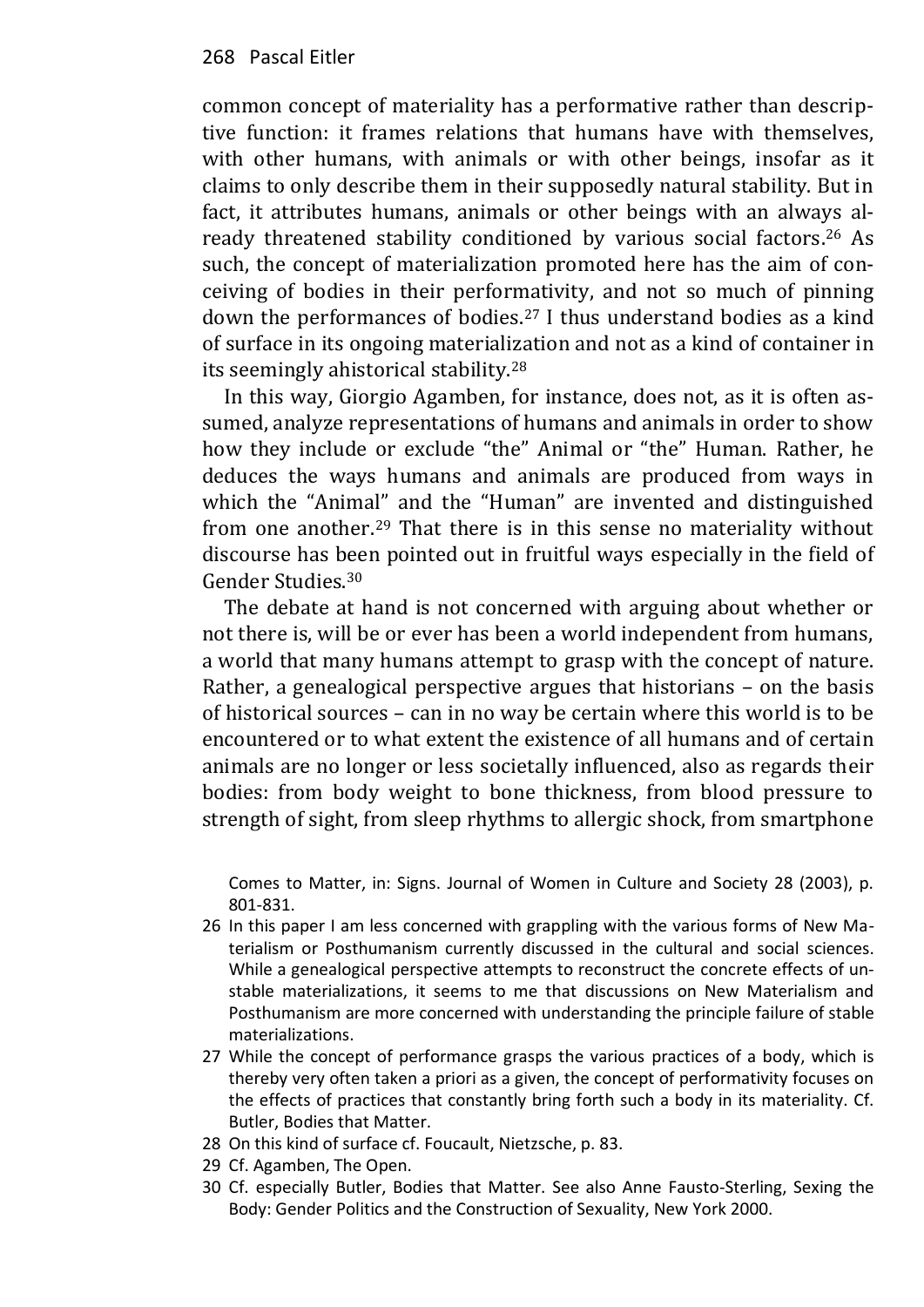thumb to jogger's knee, from face peeling to hair length. The bodies historians deal with are in their very concrete existence – which is the key issue here – always a product of the society and the social conditions in which they exist.

That does not mean that there are no other conditions than social conditions and that the nature/culture dichotomy should be thrown out because it is principally false and because there is simply no nature that is completely separated from culture – a meanwhile all too wellestablished criticism made not only by researchers in the field of Animal History. Rather, we should reject this dichotomy because it is unfruitful for investigating the shared history of humans and animals: it suppresses more questions than it poses. Whether or not it is principally false cannot be adequately addressed by historians, but it is certain that historians do not need such dichotomies for their empirical work.<sup>31</sup>

## **4. A Genealogical Perspective on the Concept of Life**

Such dichotomies of body and language or materiality and discourse don't get any more convincing or useful when one adorns them with "dialectical" gowns. So long as the study of Animal History continues to directly or indirectly subscribe to such dichotomies, it will be unable to adequately historicize humans and animals. Researchers in this field all too often hold onto a "remainder" or "core". This "remainder" or "core" is not historically problematized, but rather – in the guise of body or materiality – essentialized, whether it be in questions regarding the actorand subject-status or whether it be when dealing with supposedly natural needs and wishes, which are often only depicted as being "manipulable" or "damageable". Such an essentialization is often made especially when discussing the possible "feelings" of humans and animals.

It is within this context that the concept of life is often foregrounded. But the concept of life is an "empty signifier", which only seems to naturally link together humans and animals, or humans as animals with other animals. <sup>32</sup> Pursuing Animal History as Body History is not the same as foregrounding the concept of life. We should certainly not treat all beings as bodies, but if bodies are understood as a kind of surface in its ongoing materialization, they don't necessarily have to be alive in a

<sup>31</sup> Thus, from the perspective of Animal *History* I do not think that the concept of co*history* needs a supplementary concept of co-*evolution*. For a differing position, see for instance Haraway, When Species Meet.

<sup>32</sup> On the concept of the "empty signifier" cf. especially Ernesto Laclau, Emancipation (s), London 1996.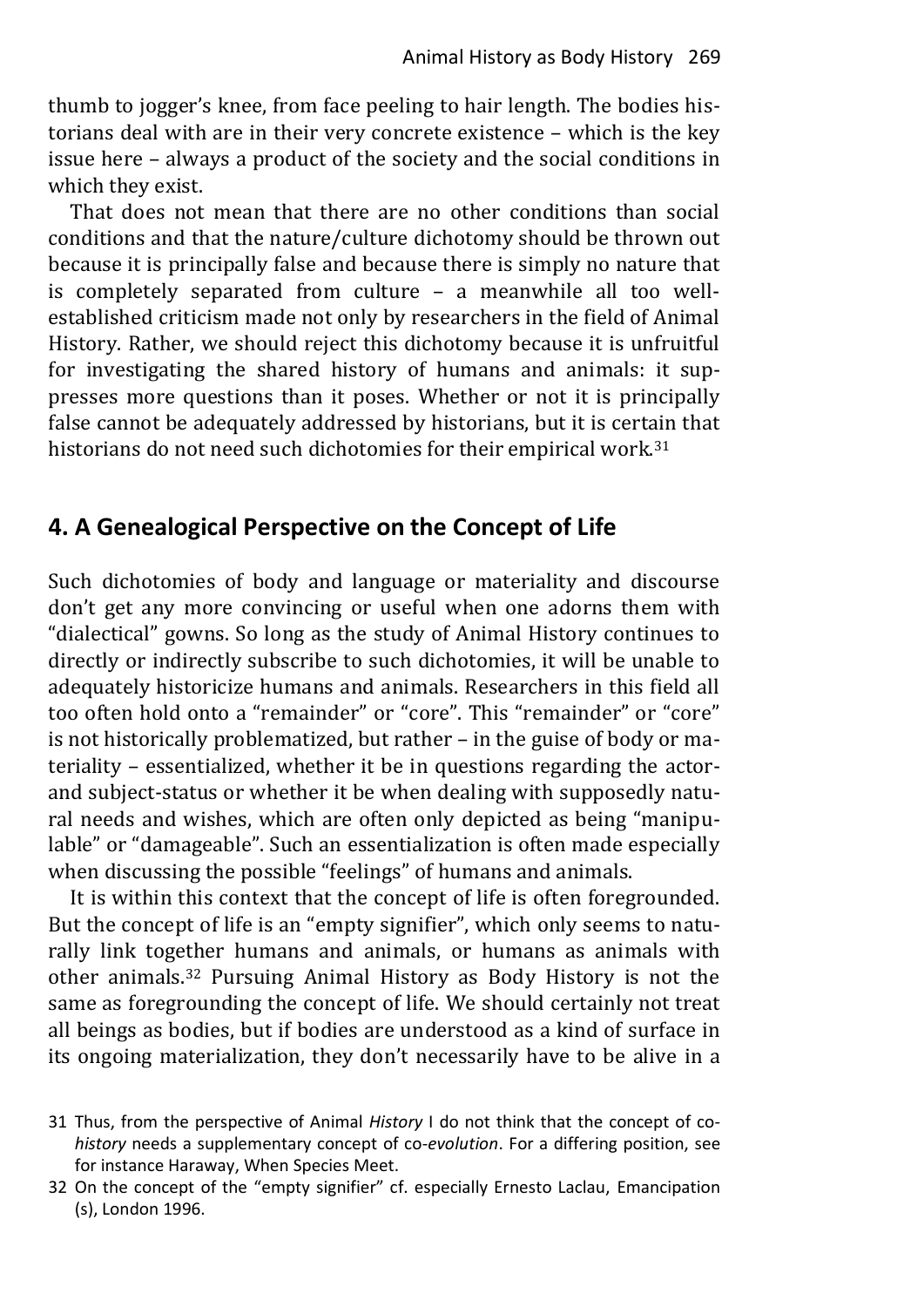#### 270 Pascal Eitler

biological sense. They only have to be attributed with the "quality" of being or having been alive or quasi alive. Thus, from a genealogical perspective one can see that the appeal to the concept of life is not a simple, harmless act and is insufficient in at least two ways. Like the concept of the subject, the notion runs against attempts to conceive not only of humans or animals, but all kinds of other beings as possible actors, animate or not, an attempt rigorously pursued not only by Bruno Latour. It thus hinders the development of a more complex, more concrete understanding of societies and social conditions. The use of the concept of life within Animal History demands that one explain the criteria that allows one to exclude not only things, but also plants from a supposedly "symmetrical anthropology". It also demands that one explain in what way such an exclusion is fruitful. In my opinion, we should not attempt to establish Animal History at the expense of the history of things and the history of plants.

Taking recourse to the concept of life and deducing the actor- or subject-status of a particular being from it also forces one to explain the extent to which, for instance, braindead persons or people with artificial lungs are actors or subjects, or the extent to which they are living. That is, using the concept of life forces one to clarify where life supposedly begins and where it supposedly ends. From a genealogical perspective, the concept of life is thus not only heuristically questionable, insofar as it forces one to research things and plants with approaches entirely distinct from those used for studying humans or other animals. It is also politically questionable, insofar as it potentially delegitimizes the concrete existence of various humans – certainly without intention – in favor of other humans or animals.<sup>33</sup> Historians above all should not play down this risk.

My fourth suggestion is thus that the concept of life should not serve as the point of departure for the study of Animal History. Rather, the point of departure could be the concept of the social. Humans and animals have a shared history only insofar as they stand in relation to one another, only insofar as they are confronted with each other, only insofar as they form a society or at least some sort of collective. And they

33 This problem is addressed by the concept of bio-politics as developed in the works of Michel Foucault or Giorgio Agamben. Cf. for example Nikolas Rose, The Politics of Life Itself: Biomedicine, Power and Subjectivity in the Twenty-First Century, Princeton 2006; Thomas Lemke, Biopolitik zur Einführung, Hamburg 2007; Anna Kirkland/ Jonathan Metzl (eds.), Against Health: How Health Became the New Morality, New York 2010.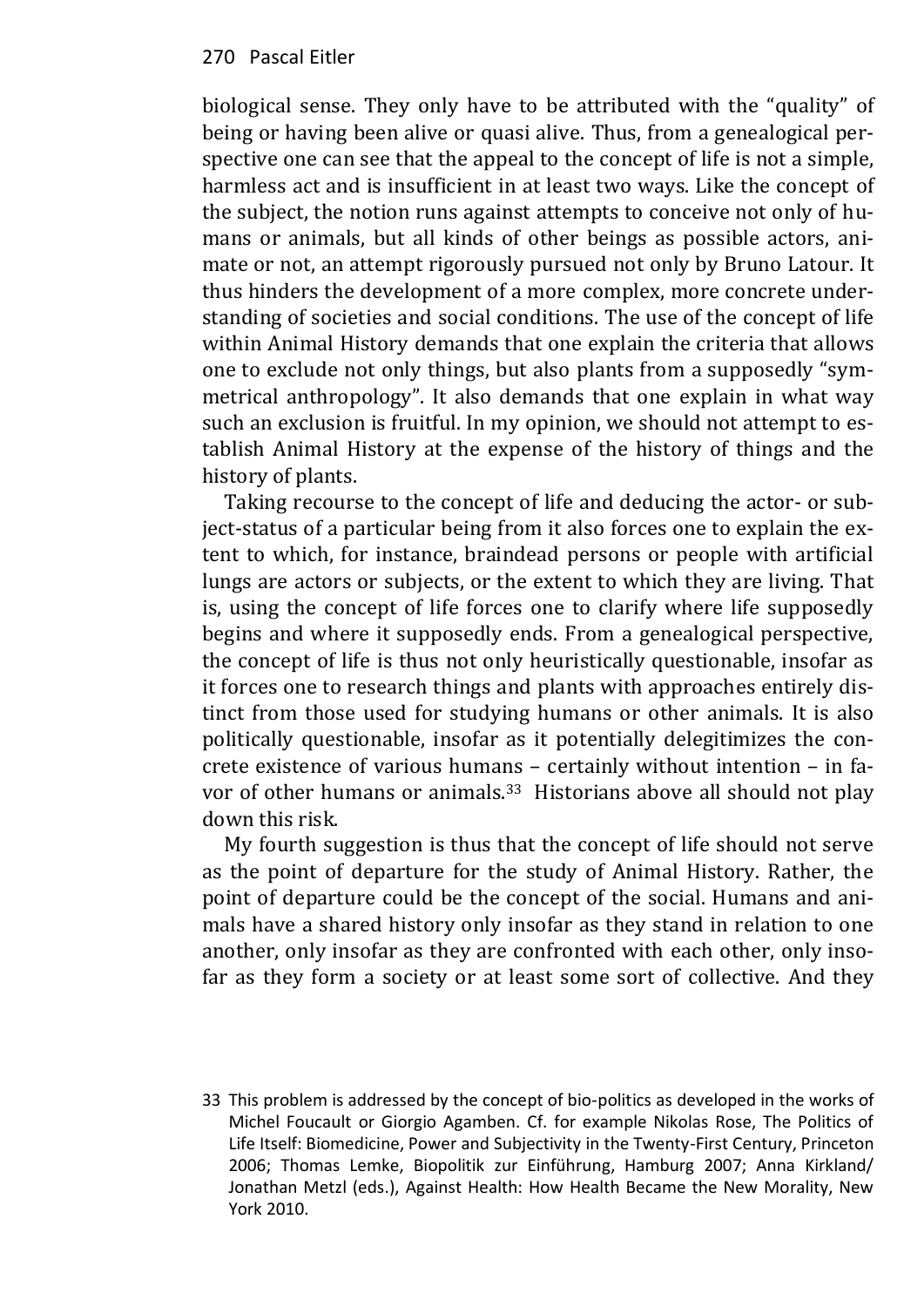share this history with all other beings with whom they are confronted, be they plants, things or whatever else.<sup>34</sup>

Placing the concept of the social at the center of debate and thus pursuing Animal History not as an extended form of Cultural History, but rather as a special form of Social History, has significant consequences. First of all, drawing upon the works of Bruno Latour and Michel Foucault, it implies that researchers should not claim a priori that all humans and animals are actors or even subjects. Rather, they should reconstruct certain humans and animals and their relations internal to specific social conditions, conceiving of the social less as something structural and more as something situative. Second, drawing upon to the works of Judith Butler or Karen Barad, it implies that the status of humans and animals should not be seen as being all too stable. Rather, they should be viewed in the context of their ongoing materialization and with regard to their changing relations with other humans, other animals or other beings. The manifold differences between humans and animals – or among humans and animals themselves – should thus not only be understood as historically constructed, but as historically constituted or, better, co-constituted.

But falling back on the concept of the social in this way does not necessarily mean that Animal History must place exclusive focus on humananimal *relations*, as doing so quickly leads one to conceive of humans and animals *themselves* as ontologically given.<sup>35</sup> In this sense, researching practices internal to human-animal relations is not the same as reconstructing humans and animals as effects of such practices – not in an ontological but in an ontogenetic sense. Exclusive focus on humananimal relations also easily leaves aside the fact that many humans have existed primarily in relation to other humans or to things and neither to animals nor to plants. This, in turn, makes it difficult to precisely formulate the ways in which human-animal relations have also influenced other relations humans sustain with other beings. It makes it thus difficult to understand the effects of human-animal relations outside the bounds of Animal History.<sup>36</sup>

For these reasons, this paper has paid less attention to the various forms of interdependence and reciprocity in human-animal relations which Donna Haraway has placed at the center of debate. Rather, the

- 34 Here I follow Bruno Latour by placing the social at the beginning of every form of Social History. See also Patrick Joyce, What is the Social in Social History?, in: Past and Present 205 (2009), p. 175-210.
- 35 This would of course work against the meaning Donna Haraway gives to the notion of relations.
- 36 Animal History may lose its "freak-status" as soon as it makes this point clear.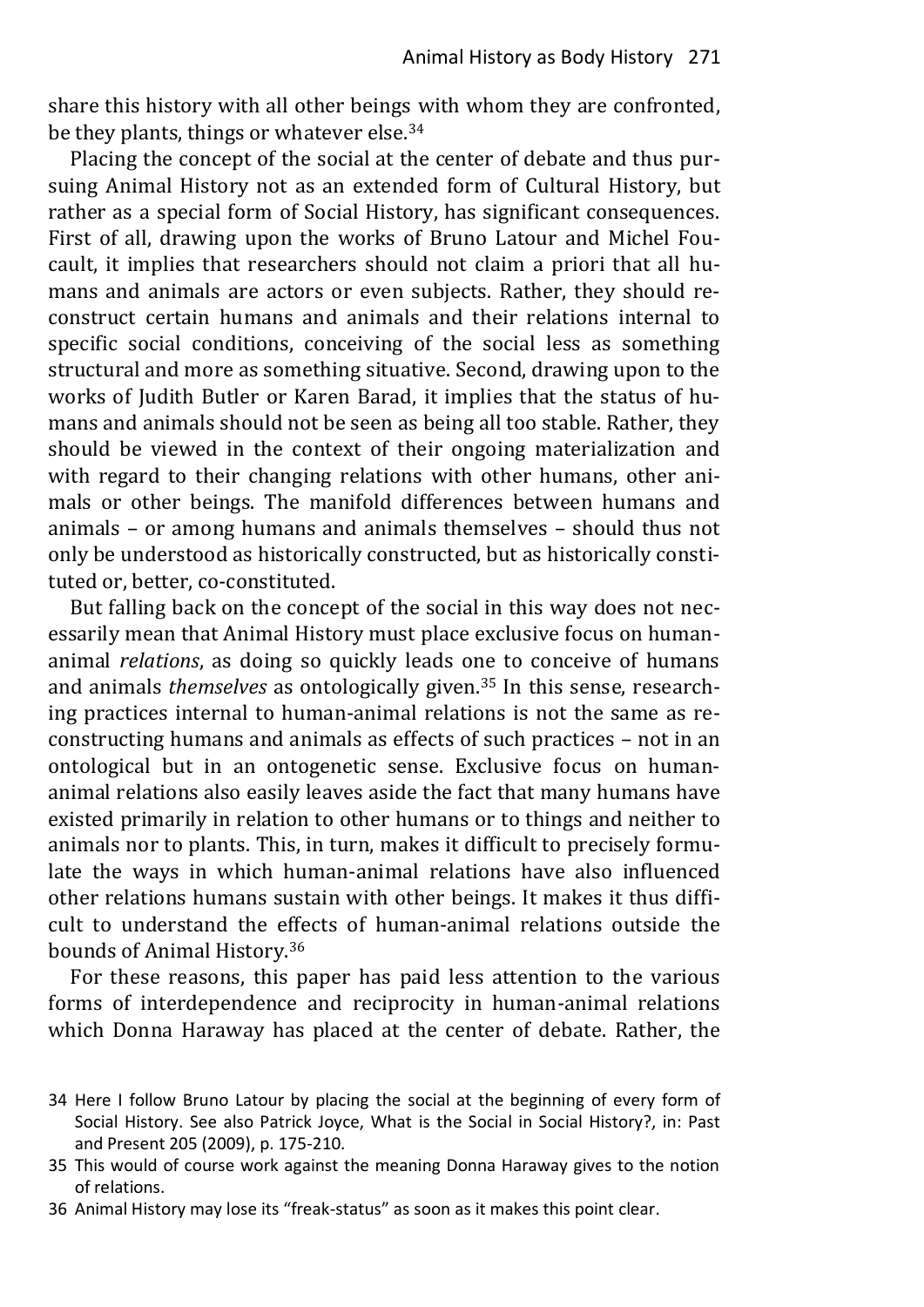#### 272 Pascal Eitler

genealogical perspective promoted here directs more effort to researching how many humans and certain animals have often been subordinated to astonishingly similar societal demands: for example, in the framework of industrialization or urbanization, in the context of the emotionalization or therapeutization of many humans and – ever more prevalent – certain animals, or against the background of various forms of bio-politics.<sup>37</sup>

From a genealogical perspective there is no going beyond anthropocentrism. In this sense, it is important to emphasize that humans don't only constitute themselves as humans by attempting to distinguish themselves *in principle* from animals. They also constitute themselves as humans by claiming to be distinguished from animals only *in degrees* – as an animal among other animals. The crucial question is thus not whether or not we can write anything other than an anthropology, but rather what sort of anthropology we want to write. Once again, taking recourse to the work of Bruno Latour, writing a "symmetrical anthropology" would have serious consequences for Animal History. It would not only mean historicizing human-animal relations as being variable, but rather would also mean historicizing humans and animals themselves as products. This implies not only a specific understanding of empirical work but also of political critique.<sup>38</sup>

## **Summary and Outlook**

If Animal History is to change the way we think about history, it will not achieve this goal by simply viewing animals in the same way that historical research mostly views humans. Rather, the way we do historical research on animals as well as humans will have to significantly differ from previous approaches. The work of historians will not be brought forward by simply including humans and animals as *living* beings in historical accounts whilst more or less explicitly excluding *other* beings. The much criticized nature/culture dichotomy is not done away with by

<sup>37</sup> This can be seen when one considers vaccinations and antibiotics or the supervision of dietary needs and the psychologization of health – all with relation to humans, but also increasingly with relation to certain animals.

<sup>38</sup> I have the impression that within Gender Studies and Postcolonial Studies this important question of political critique is much better and much more controversially discussed than within Animal History. Cf. for example the classical studies of Judith Butler, Gender Trouble: Feminism and the Subversion of Identity, New York 1990; Gayatri Chakravorty Spivak, Can the Subaltern Speak?, in: Cary Nelson/Lawrence Grossberg (eds.), Marxism and the Interpretation of Culture, Chicago 1988, p. 271- 313.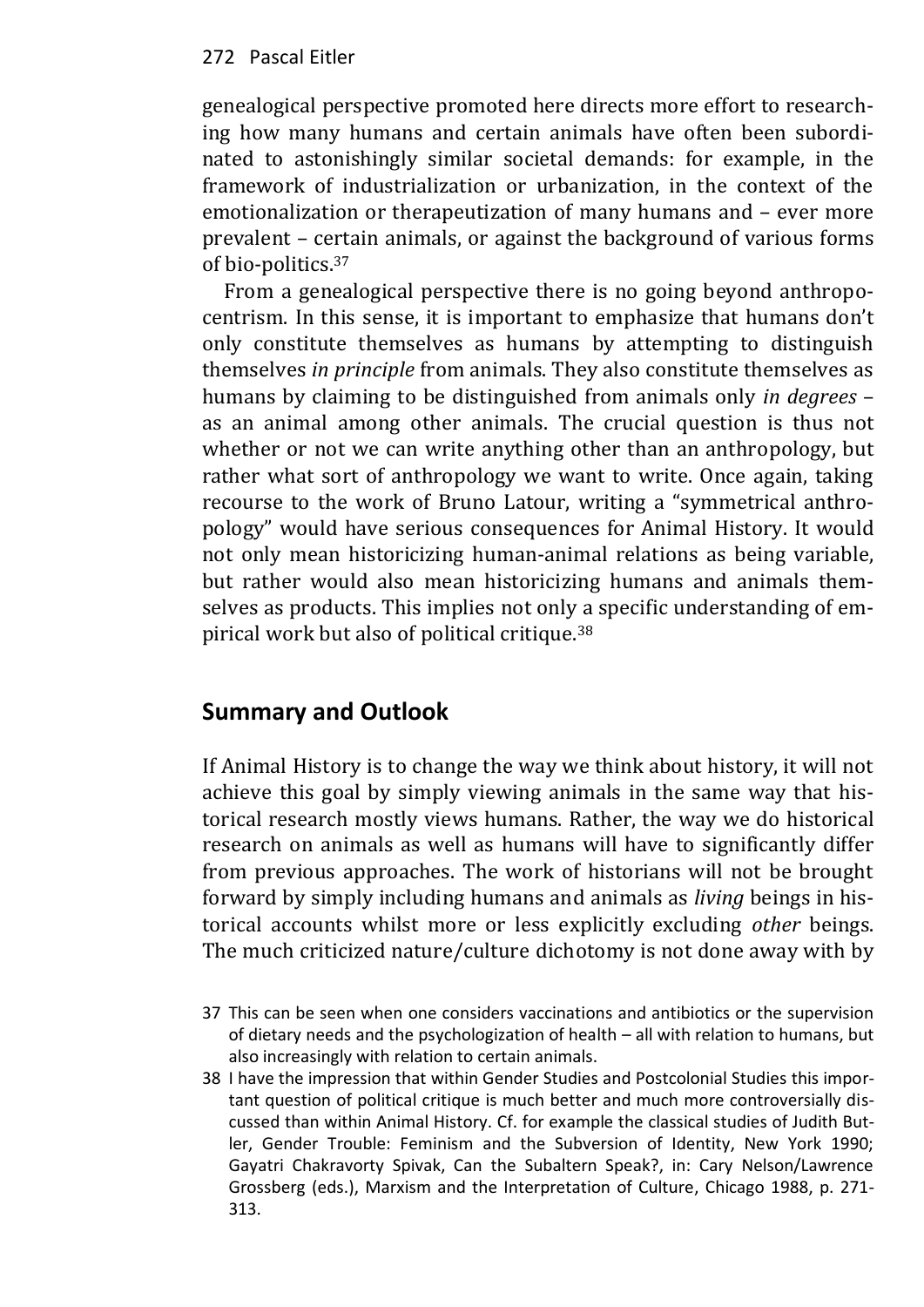simply attributing actor- or subject-status and a certain way of "thinking" or "feeling" to animals as well.

Conceiving of Animal History as Body History means not taking agency or subjectivity for granted. It means to decenter not only humans but animals as well. Thus, a basic question could be: which discourses – which societal demands and tasks – does a body have to conform to in order to become ever anew an actor or even a subject? Placing the body and its ongoing materialization at the center of debate also means understanding Animal History as a special form of Social History. Thus, we could take the body and effects of practices as the basis for our conception of the social, rather than actors or even subjects. In this way, human-animal relations along with humans and animals themselves appear within an endless process of production. Only in this context does it become clear that differences between humans and animals are not only historically constructed, but also historically constituted, in different ways and again and again.<sup>39</sup>

Pursuing Animal History as Body History also means posing political questions about societal hegemonies. But this does not mean that one should automatically see animals as victims and humans as victimizers. Rather, we could not only research what humans do with and make out of animals, but also what they do with and make out of themselves in the context of human-animal relations. One should thus take the "anthropological machine" very seriously, not only on the more limited level of representation, but on the broader level of production. Even if humans have historically been hegemonic within human-animal relations, a genealogical perspective primarily attempts to reconstruct the various ways humans and animals have been produced differently. However, such a reconstruction does not have the aim of weakening our capacity to politically criticize the production of animals, but rather of strengthening our capacity to historically problematize the production of humans as well: the societal demands made on each single body to be a very particular body with specific capacities and supposed or neglected rights.<sup>40</sup>

Animal History opens up a new perspective on humans, not only a new perspective on animals. But this new perspective should not be greeted for the simple reason that it is new: in today's cultural and social sciences as well as in psychology and neurology, "thinking" often re-

- 39 On the distinction between construction and constitution cf. for instance Butler, Bodies that Matter.
- 40 Thus, from the perspective of Body History as well, the question of animal rights has a close connection with that of human rights. See for instance Joanna Bourke, What It Means to Be Human. Reflections from 1791 to the Present, Berkeley 2011.